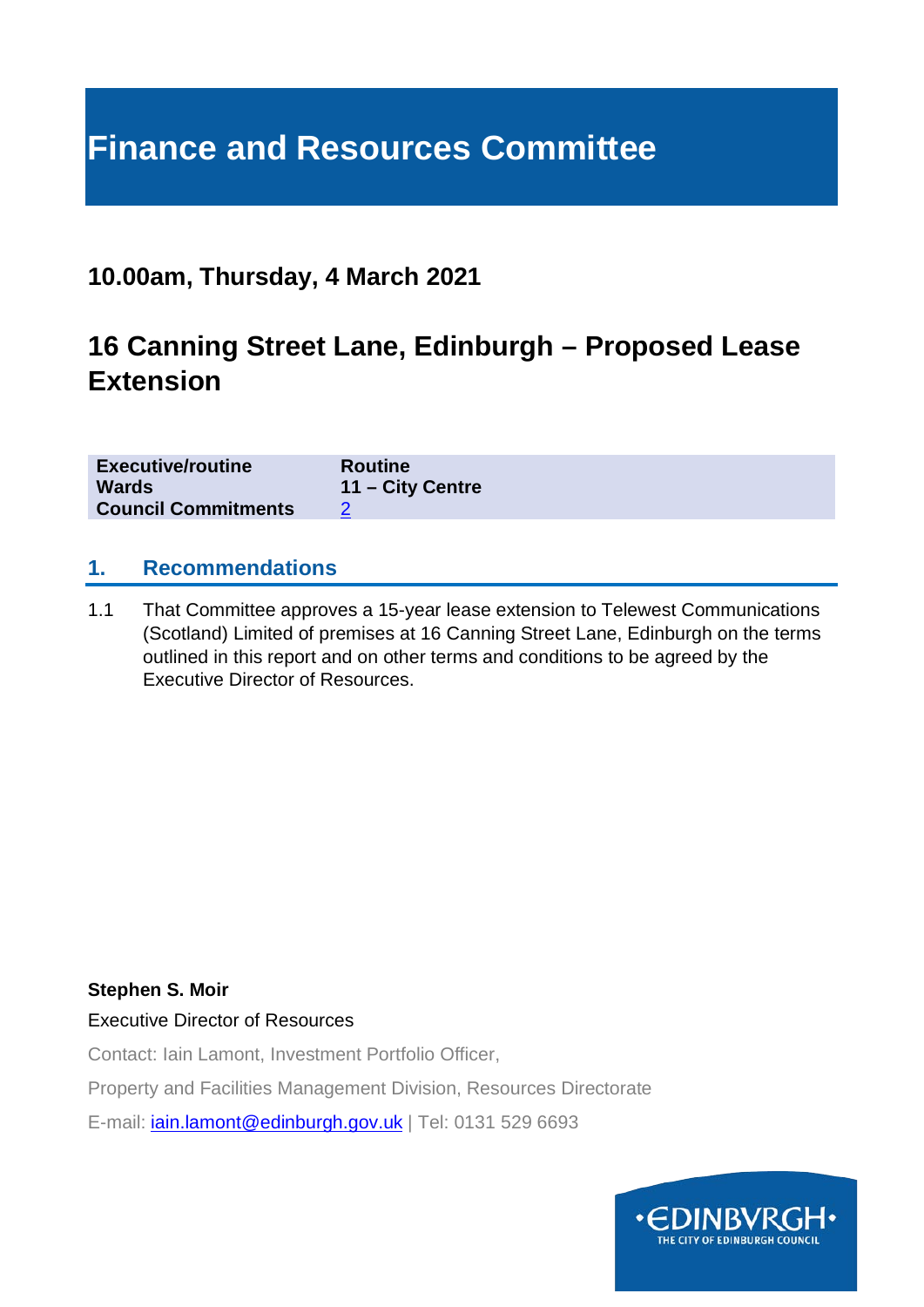**Report**

## **16 Canning Street Lane, Edinburgh – Proposed Lease Extension**

#### **2. Executive Summary**

2.1 The property at 16 Canning Street Lane is currently let to Telewest Communications (Scotland) Limited on a lease which expires on 16 August 2024. The tenant has requested a 15-year lease extension to commence from 17 August 2024. This report seeks approval to grant a 15-year lease extension to Telewest Communications (Scotland) Limited on the terms and conditions outlined in the report.

#### **3. Background**

- 3.1 The property known as 16 Canning Street Lane extends to 72.62 sq m (782 sq ft) as shown outlined in red on the attached plan.
- 3.2 Since August 1999, Telewest Communications (Scotland) Limited has been the tenant operating a data and telecommunications facility. The current rent is £13,500 per annum.
- 3.3 The existing lease expires on 16 August 2024 and the tenant has requested that the Council grants a 15-year lease extension from 17 August 2024 to provide enhanced security of tenure and facilitate longer term financial planning.

#### **4. Main report**

- 4.1 The following terms have been provisionally agreed:
	- Subjects 16 Canning Street Lane, Edinburgh; • Lease: 15-year extension from 17 August 2024 until 16 August 2039; • Rent: **E13,500 per annum**; (current passing rent);
	- Rent Review: 17 August 2024 and 5 yearly thereafter;
	- Use: Data and Telecommunication facility;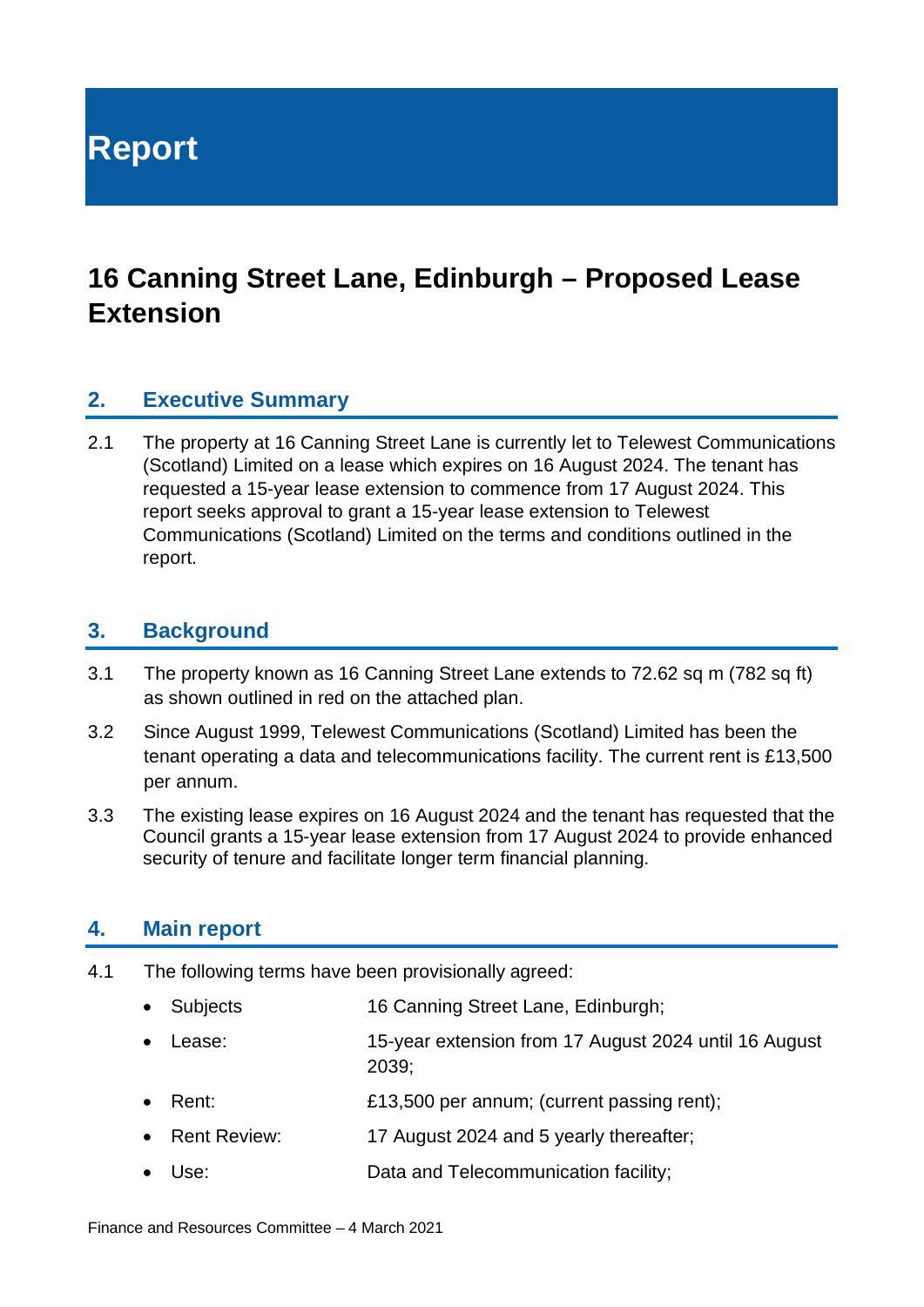- Repairs: Tenant full repairing and insuring obligation;
- Costs: Tenant responsible for all the Councils legal costs; and,
- Other Terms: As contained in the standard Council lease.
- 4.2 The tenant has fulfilled all their legal and financial obligations in terms of the existing lease

#### **5. Next Steps**

5.1 Following Committee approval, Legal Services will be instructed to progress the preparation of a new lease.

#### **6. Financial impact**

6.1 The current rent is considered to be at market rental value. Effective from 17 August 2024, and five yearly thereafter, the rent will be reviewed in an upwards only direction. Any increases in rent will go to the General Fund.

#### **7. Stakeholder/Community Impact**

7.1 Ward members have been made aware of the recommendations of the report.

#### **8. Background reading/external references**

8.1 The existing lease on the property was entered into in 1999. This predates online records to provide a hyperlink to the relevant report to be provided.

#### **9. Appendices**

9.1 Appendix 1 – Location Plan